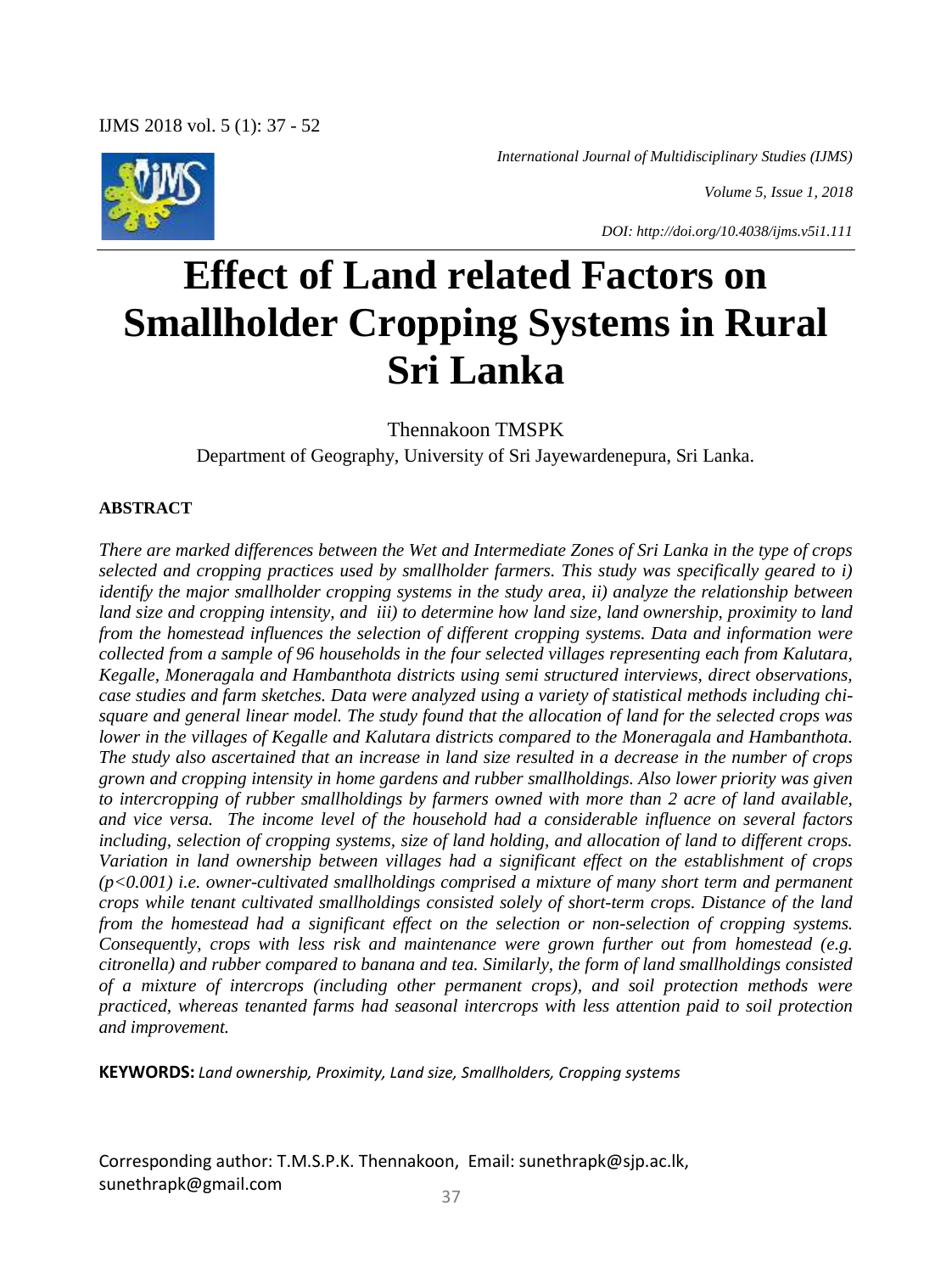# **1. INTRODUCTION**

There is overwhelming evidence that smallholder cropping systems in Sri Lanka are strongly influenced by major socio-economic factors together with the biophysical environment. There are two aspects of land that are important to smallholder livelihoods: i) land provides the basis for agricultural productivity and ii) there may be non-agricultural economic value of land to the household. There are marked differences between the Wet and Intermediate Zones of Sri Lanka in the type of crops selected and cropping practices used by smallholder farmers. This is probably due in part to variation in land availability and hence size of land holdings, quality of land, the form of land ownership, the distance between farm and homestead and accessibility to water facilities associated with land. Differences in the above variables amongst agro-climatic zones, villages or households are influenced by several socio-economic factors. Population density, government policies on land distribution and proximity to urban areas may influence the variation in land size at village or zone level, whilst traditional systems of land ownership and the present income level of a particular household have major influences on land at the household level (Pomp, 1995). Various land use systems, including permanent, semi-permanent, seasonal crop and home garden crops, can be found at the smallholder level in Sri Lanka and under each different land use practices are evident (Thennakoon, 2002). Although numerous researchers in other countries have pointed out that land related factors such as size, ownership, type and proximity of the land hold an important role in the selection of different crops, cultivation methods, as well as land productivity, a few socio-economic study have been undertaken in

Sri Lanka. Therefore, the study reported here was specifically geared to i) identify the major land use systems in the study area, ii) analyze the relationship between land size and cropping intensity, and iii) to determine how land size, land ownership, proximity to land from the homestead influences the selection of different cropping systems.

# **2. LITERATURE REVIEW**

Depending on the availability of land and income levels in a particular household, cropping practices may vary. A decrease in land size may influence smallholder cropping systems in two ways. Firstly, farmers may respond by increasing the land use intensity through cultivating many crops on the same land simultaneously or sequentially or secondly they may invest in land productivity by improvement of soil fertility (Grisley and Mwesigwa, 1994). Several authors have observed that farmers with less land (*ca.* <1 ha) tend to use the land more intensively by growing many varieties of crops on the same land plot in order to gain the maximum income (Pagiola *et al*., 2001). In contrast, farmers with more land (*ca.* >1 ha) tend to cultivate mono crops on different plots of land. The level of yield alters in concert with land size, because farmers with small land holdings manage land more intensively, resulting in high yield. Cropping intensity can frequently be seen in rubber based intercropping, home gardens and *chena* cultivation (slash and burn farming) in Sri Lanka. However, this may vary amongst households within and amongst villages, due in part to variations in the income level and other socio-economic endowments of households. For example, traditionally, *chena* cultivation was the major livelihood pattern of farmers in the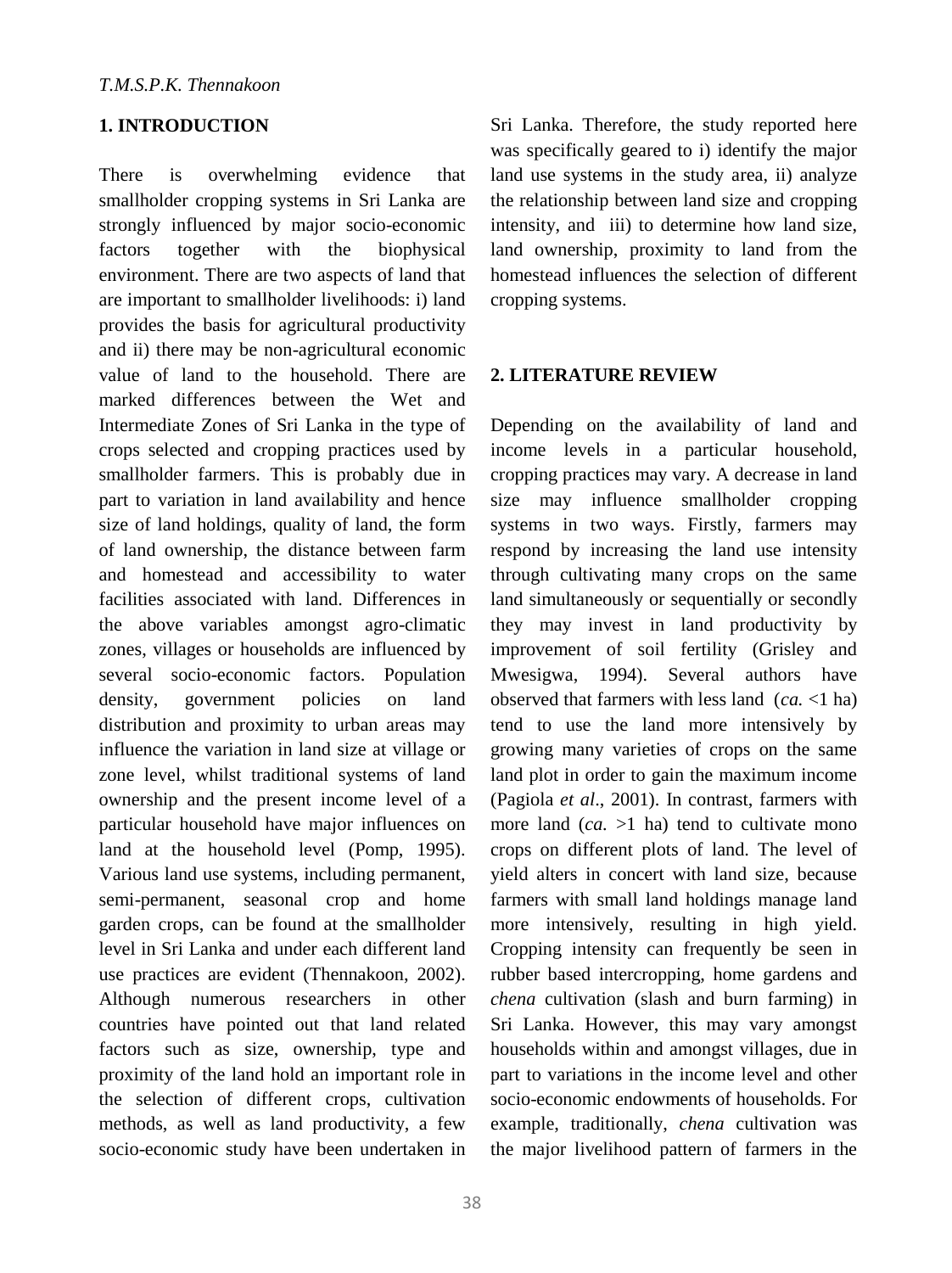Dry and Intermediate Zones, but when the population started to increase agriculture became more settled and intensive, ending up with short-term crops without slashing and burning land or a fallow period. This may have a negative influence on soil conditions due to long-term cultivation on the same land without an effective fallowing period, soil erosion may increase and soil fertility decrease (Ranabahu, 1998).

Generally, farmers' decisions on what cropping pattern to select and what methods to use to improve soil fertility depend on the form of land ownership. Several authors have observed that uncertainty of land ownership influences the selection of different crops for smallholdings (Gray, 1997). For example, farmers who own their land seem to grow many crops using new technologies, in contrast farmers who cultivate land under tenancy or contracts tend to cultivate only short-term crops which can be harvested within the contract time period. Several authors have confirmed that due to variation in land management, land productivity may differ amongst different types of land ownership (Buckles and Triomphe, 1999; Comhiel et al., 1999). For example, fertilizer use was higher for rice plots cultivated by owners than tenanted plots (Soule et al., 2000). The distance between land and the homestead also influences the selection of crops and depends on the level of susceptibility of the crop to animal damage and theft. For example, crops such as banana, vegetables and tuber crops (*Diascorea* spp) are grown close to the homestead. In addition, the level of maintenance may also influence the selection of crops for different locations.

#### **3. RESEARCH METHODOLOGY**

Four villages, two from the intermediate Zone (*Pallekiruwa and Bookandayaya*) and two from the Wet Zone (*Kobawaka and Pannila*) were selected for case studies undertaken during the study in 2014. A selection of permanent (rubber and tea), semi permanent (banana and citronella grass), home garden (pepper and *arecanut*) and seasonal (paddy and *chena* crops) crops provided the basis for assessing different cropping systems across agro-climatic Zones. Stratified random sampling was used to obtain a representative sample. A sample of 24 households from each village including at least three households with each major cropping system was selected. Two different types of data were collected; quantitative information such as land area allocated to each crop and smallholding, number of crops in the home garden and proximity of the land to the homestead and qualitative information such as people's perception of their income status, the availability of government land, soil erosion, soil fertility and the present status of different farming systems. To collect data, four different methods were employed; semi structured interviews, direct observation, case studies and farm sketches. Data were analyzed using a variety of statistical methods including chisquare and general linear model (GLM).

# **4. RESULTS**

# **4.1. Spatial variation of land size and land ownership**

Figure 1 summarises the average land holding in each of the four villages, with GLM analysis indicating that land size differed significantly between villages ( $p \le 0.01$ ), being larger in the Intermediate than in the Wet Zone villages.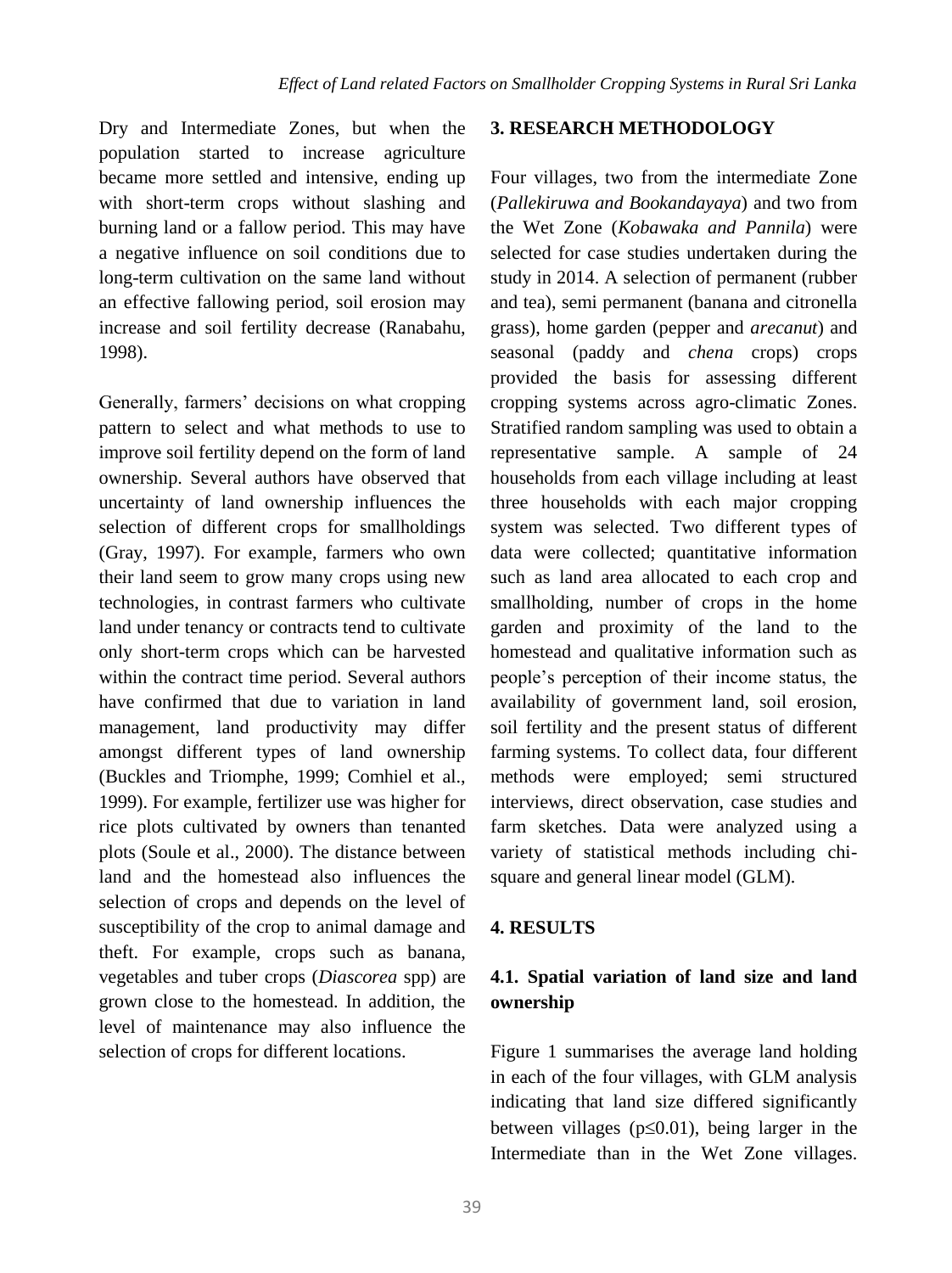#### *T.M.S.P.K. Thennakoon*

Table 1 shows the different forms of land ownership in the selected villages. Chi-square tests indicated that there was a significant association between land ownership and village location,  $X^2$  (N = 96, df = 9) = 115.57, p<0.001 (Table 1).



**Figure1.** Average land size (ha) per household in each of the four selected villages; *Pallekiruwa, Bookandayaya* (Intermediate), *Kobawaka* and *Pannila* (Wet).

# **4.2. Present status of cropping systems**

Table 2 summarises the present cropping systems in the four selected villages. There was a significant variation between households engaged in various cropping systems and village locations (p<0.001). Rubber based cropping systems and banana was common to all villages, whilst tea and *chena* crops were cultivated only in the Wet Zone and the

Intermediate Zone, respectively. The percentage of households cultivating rubber was over twofold greater in *Pallekiruwa* than *Bookandayaya*, whilst a similar percentage of households (*ca.* 85%) cultivated rubber in the villages of the Wet Zone. Banana was cultivated by 100%, 56%, 50% and 66% of households in *Pallekiruwa*, *Bookandayaya*, *Kobawaka* and *Pannila*, respectively. *Chena* crops were restricted only to villages of the Intermediate Zone whilst paddy was cultivated by 83% and 70% of households in *Pallekiruwa and Kobawaka*, with no paddy grown in *Bookandayaya*. Tea was grown only in the Wet Zone by 20% and 58% of households in *Kobawaka* and *Pannila*, respectively.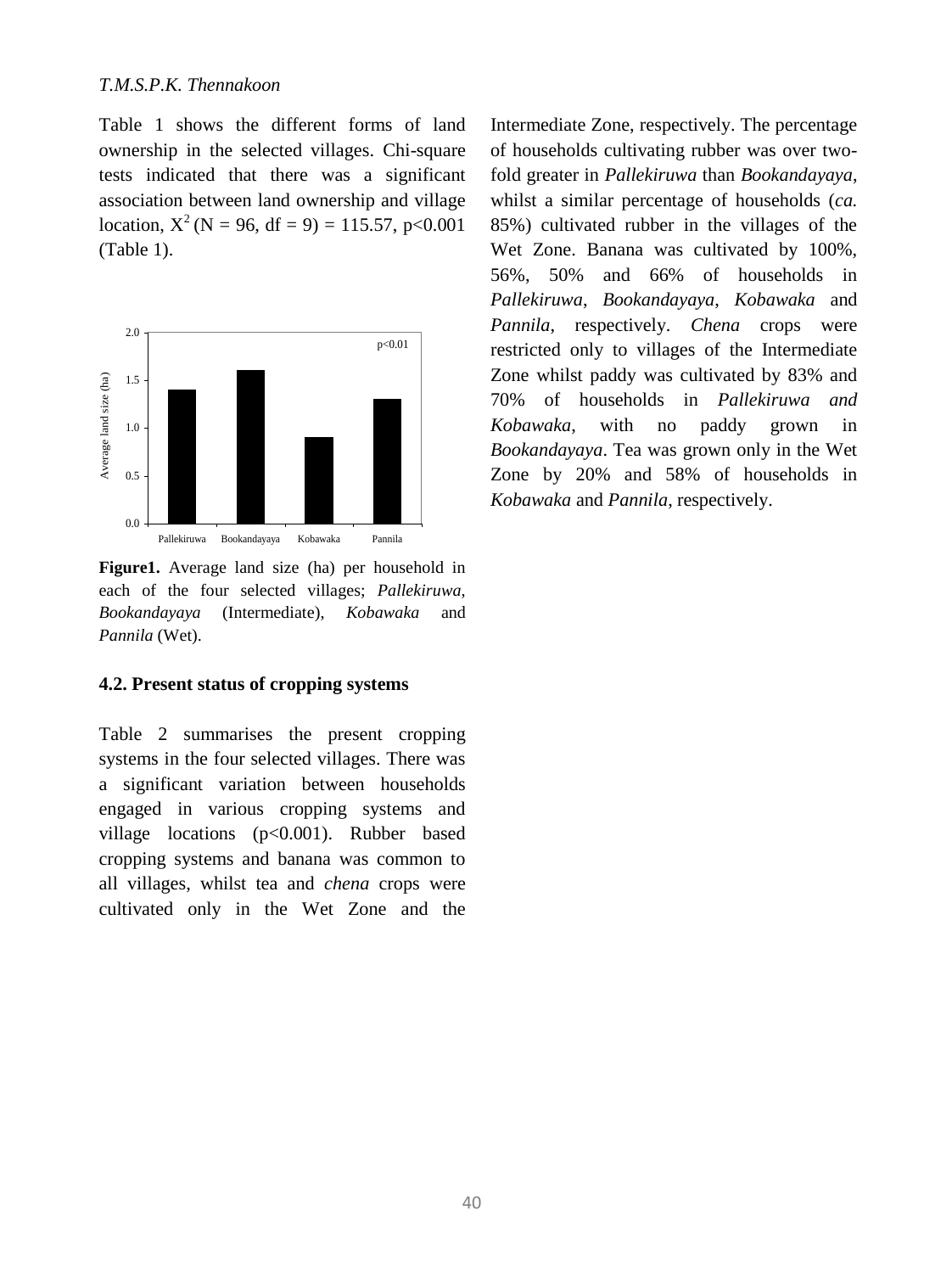| Village            | Land ownership |           |             |          |
|--------------------|----------------|-----------|-------------|----------|
|                    | State own      | Private   | Reservation | Shared   |
| Pallekiruwa        | 39(81)         | 50(26)    | $\theta$    | 1(14)    |
| Bookandayaya       | 5(11)          | 41(21)    | 12 (100)    | $\theta$ |
| Kobawaka           | $\theta$       | 55 $(29)$ | $\theta$    | $\theta$ |
| Pannila            | 4(8)           | 46(24)    | $\Omega$    | 6(86)    |
| Total              | 48             | 192       | 12          |          |
| P value            | < 0.001        |           |             |          |
| Chi-square value   | 115.57         |           |             |          |
| Degrees of freedom | 9              |           |             |          |

**Table 1:** Summary of chi-square analysis comparing villages in terms of type of land ownership. Data presented as an absolute number of smallholdings falling into each group of land ownership. Data in parentheses are the percentages of the total number of smallholdings.

**Table 2.** Number of households in each village engaged in different cropping systems. Data are presented in terms of the absolute number of households in each sub-sample (*i.e.* 24) together with the percentage in parentheses. Results from the chi-square tests are shown where DF represents the degrees of freedom. A two-way chi-square analysis was performed using the null hypothesis that there was no association between villages and the households grown each crop.

|                  | Pallekiruwa | Bookandayaya | Kobawaka  | Pannila   |  |
|------------------|-------------|--------------|-----------|-----------|--|
| Rubber           | 22 (92)     | 10(42)       | 21 (88)   | 20(83)    |  |
| Intercropping    | 18 (75)     | 4(17)        | (29)<br>7 | 7(29)     |  |
| Tea              |             |              | 5(20)     | 14 (58)   |  |
| <b>Banana</b>    | 24 (100)    | 14 (58)      | 12 (50)   | 16 (66)   |  |
| Citronella grass |             | 17 (70)      |           |           |  |
| Chena crops      | 23 (95)     | 17 (70)      |           |           |  |
| Paddy            | 20(83)      |              | 17 (70)   | $6(25)^1$ |  |
| Chi-square value | 20.27       |              |           |           |  |
| P value          | < 0.001     |              |           |           |  |
| DF               | 3           |              |           |           |  |

Note: 1 those households owned 3.5 ha of paddy land which were left uncultivated.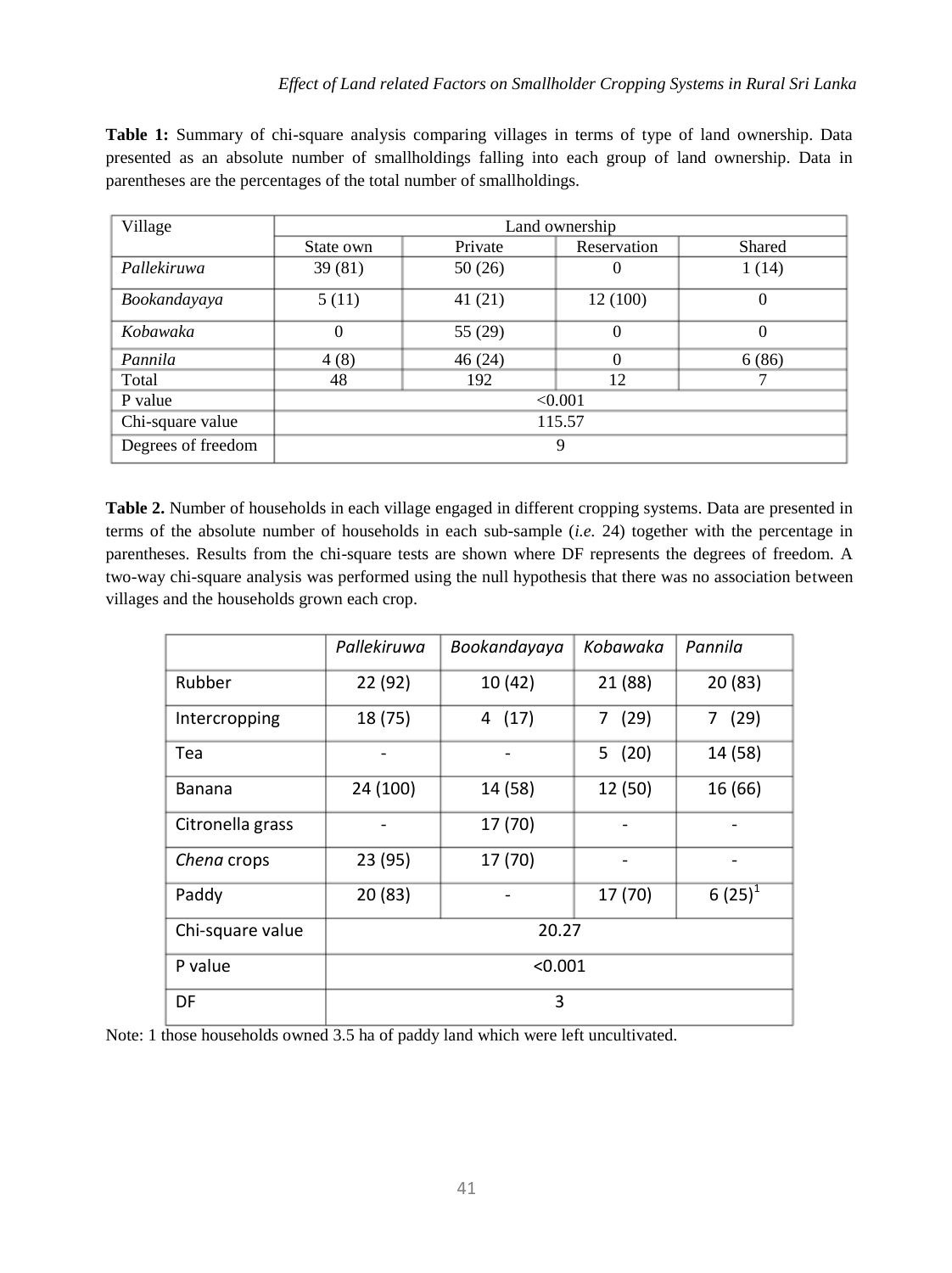# **4.3 Factors determining smallholder cropping systems**

#### 4.3.1. Land size

There was a significant difference in average land size (ha) between villages. Average land size of crops common to villages in both zones was greater in the villages of the Intermediate than the Wet Zone, except for rubber. Also, there were marked differences in the average land size of tea and *chena* crops even within similar zones for example, *chena* lands were greater (0.4 ha) in *Pallekiruwa* than *Bookandayaya* (0.3 ha) whilst tea lands were slightly larger in *Pannila* (0.5 ha) than *Kobawaka* (0.4 ha).

*Pallekiruwa, Bookandayaya, Kobawaka* and *Pannila*, respectively (Table 3).

Study ascertained the relationship between the number of crops grown in a home garden and size of the home garden (ha). The number of crops grown for a given area was strongly dependent on the land size  $(r^2 = 0.915)$ , when land size was <0.2 ha, then between 10 and 11 crop types were grown whereas when land size was  $>1$  ha, between 3 to 4 varieties of crops were grown in an area of 16  $m<sup>2</sup>$  area (Figure 2). The size of tea holdings was larger in *Pannila* than *Kobawaka*, not only because of the greater availability of land, but also because of the greater availability of markets, ability to allocate material input and labour, and level of farmer knowledge (Thennakoon, 2017; Thennakoon, 2018).

**Table 3.** Comparison of the average size of land (ha) allocated to different crops in the four villages. A GLM was used to analyse the interactions between land size and crop type and land size, crop type and village location and p value presented

| Crop type           | Pallekiruwa | Bookandayaya             | Kobawaka | Pannila |
|---------------------|-------------|--------------------------|----------|---------|
| Banana              | 0.3         | 0.3                      | 0.08     | 0.1     |
| Chena crops         | 0.4         | 0.3                      |          |         |
| Citronella grass    |             | 1.3                      |          |         |
| Home garden         | 0.8         | 0.6                      | 0.2      | 0.3     |
| Paddy               | 0.4         |                          | 0.2      | 0.2     |
| Rubber              | 0.4         | 0.3                      | 0.7      | 1.1     |
| Tea                 |             | $\overline{\phantom{0}}$ | 0.4      | 0.5     |
| Total land (ha)     | 35          | 33                       | 28       | 32      |
| Land size*crop type | p<0.001     |                          |          |         |

There was a significant relationship between land size and crop type  $(p<0.001)$ . Extent of the land use was closely associated with the crop type. Rubber generally was grown on larger sized land, whilst opposite was true for banana. The total land in each village, including all selected crops was 35, 33, 28 and 32 ha in Although rubber was introduced at more or less the same time to both villages in the Wet Zone, land size was greater in *Pannila* than *Kobawaka*, due to greater land (RRISL, 1992). As less land was available in the Wet Zone, competition for land was intense with the result that permanent cash crops such as rubber and tea were favored over short-term crops such as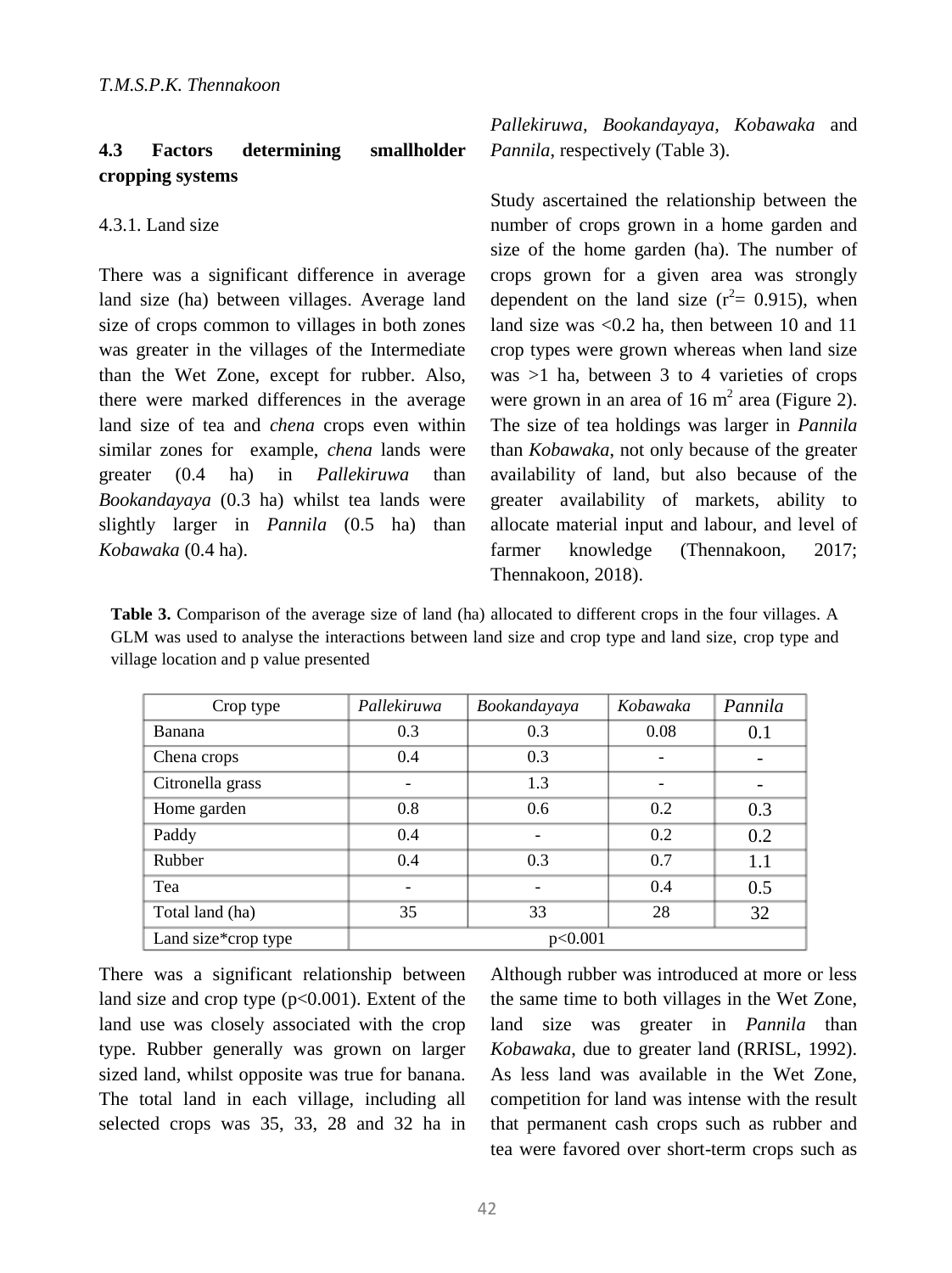banana, although farmer priorities and labour availability had an effect on this decision. Banana cultivation was more common in the villages of the Intermediate Zone (Kudagamage, 2002) where land for establishing banana monocrops was readily available.



**Figure 2.** Relationship between the land size of home gardens and the number of crops grown. The number of crops grown was measured in a sample area of 16m<sup>2</sup> within each home garden. Data were presented on the basis of individual smallholdings with a total of 96 observations. Trend lines represent the logarithmic functions fitted to the data points.

Figure 3 illustrates how farmers can intensify the use of a limited amount of land  $(< 1$  ha). In order that the land meets the main objectives of smallholders in terms of subsistence and provision of incidentals, income and fixed assets the following crops are generally grown:

1. Permanent income: rubber is the principal crop and *arecanut*, pepper and garcinia (*Garcinia gummi-gutta*) are also grown on the boundaries of the land,

- 2. Subsistence: cereals (maize and millet), tuber crops (*katuala* (*Diascorea pentaphylla*), *gahala* (*Colocasia*)) and foliage crops such as *kirianguna*  (*Dregea volubilis*), *mukunuwenna* (*Sesilips triandra*), *gotukola*  (*Hydrocotyle cantella asiatica*),
	- 3. Short-term cash crops: fruits such as banana, papaya and pineapple, vegetables such as aubergine including a wild type *thibbatu* (*trilobatum*), *tibbatu* (*indicum*), *elabatu* (*Surattense* ), okra (*Abelmoschus esculentus*)and betel.
	- 4. Incidental use: many medicinal plants such as (turmeric (*Curcuma longa*), ginger (*Zingiber officinale*), *ingurupiyali* (*Kaemferia galanga*), *adatoda* (*Adhatoda vasica*), *komarica* (*Littoraris spp.*), *nika* (*Uitex niragundu)*, *kuppameniya* (*Acalleepee nettle*), *wara* (*Calotropis gigantea*) and *attana (Datura fastousa*)) with rubber and
- 5. Fixed assets: timber trees such as mahogany (*Swietenia macrophylla*) and jack*.*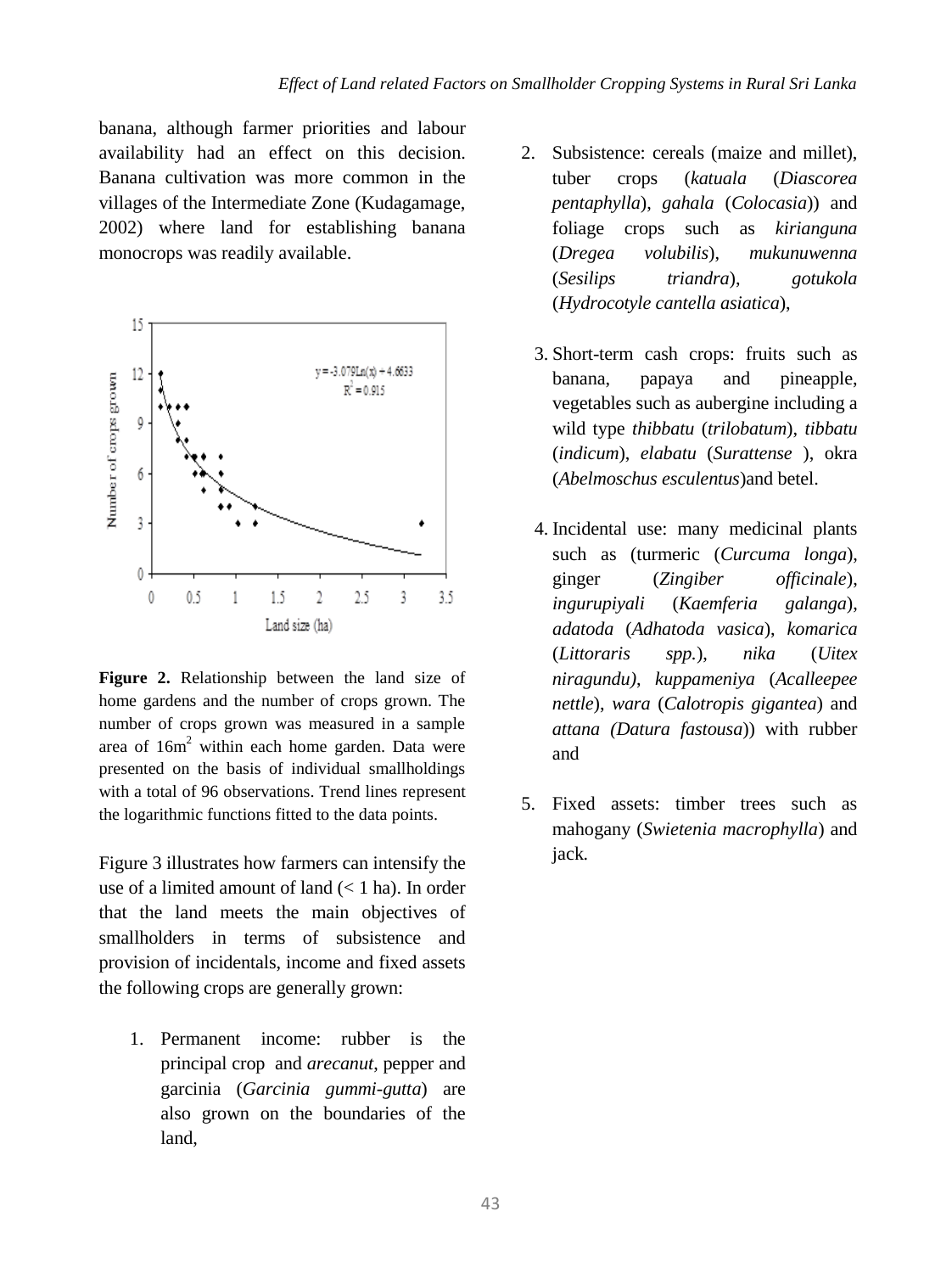

**Figure 3.** A farm sketch of homestead sowing the planting arrangement of trees, crops, vegetables, fruits and medicinal plants. Codes used are: A = *arecanut*, B = banana, C = coconut, BT = betel, M  $=$  mahogony, PP = papaya, R = rubber, MP = medicinal plants, SP = Sweet potatoes, VG = vegetables,  $T = tibbatu$ ,  $TT =$  timber trees,  $K =$  kitchen,  $H =$  house,  $W =$  water storage. Stippled areas represent large rocks, and the home garden is shown as the area surrounding the compound. Source: Created by Author, 2014.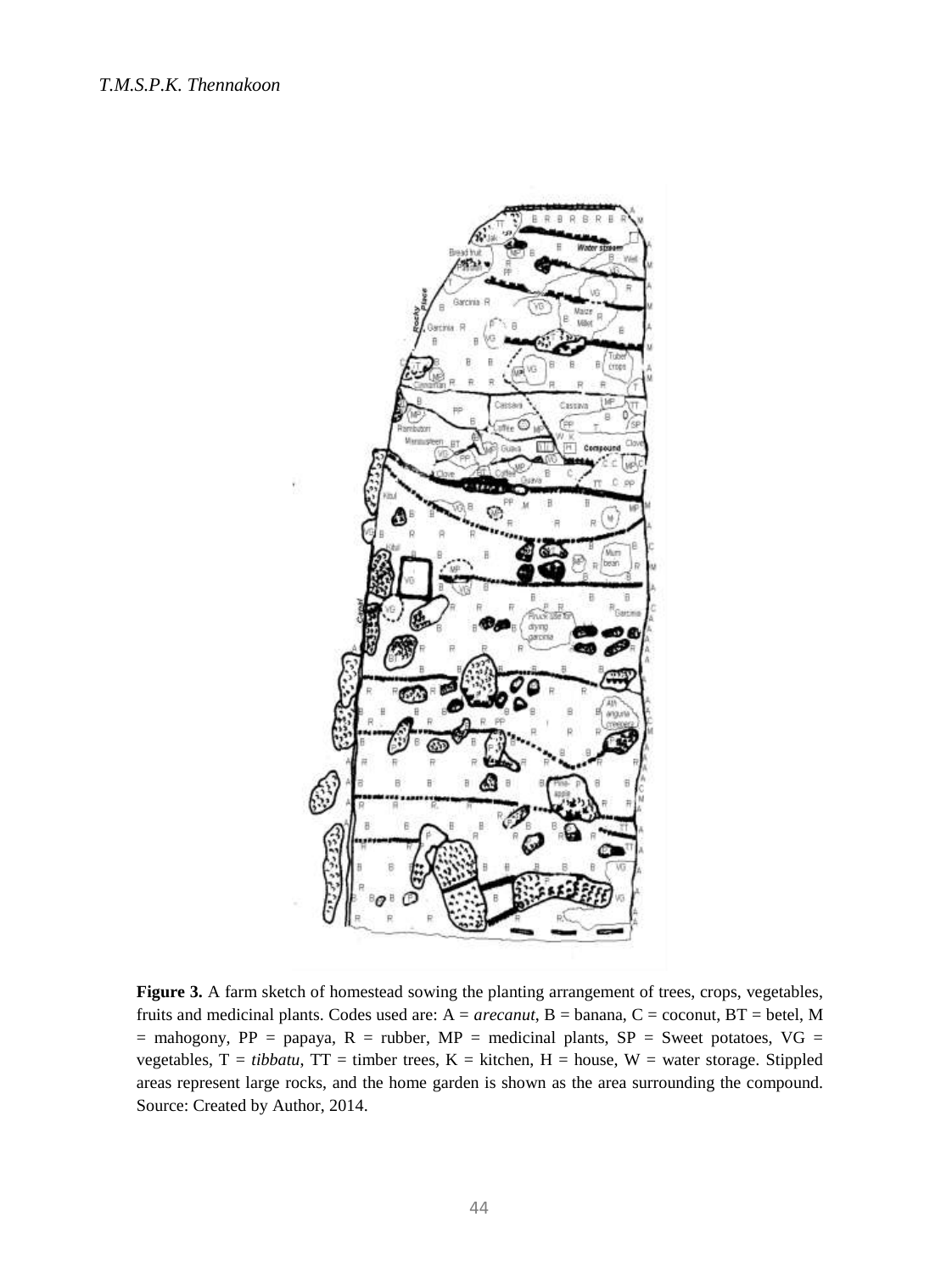This has been observed more generally, where an increase in the availability of land has resulted in a decrease in pressure on land which in turn has influenced the selection of different crops and in some cases an increase in the duration of fallow periods (Richard et al., 2001). Several authors (Buckles and Triomphe, 1999) contend that the availability of land has a significant influence on the intensity of cropping in home gardens and on rubber smallholdings. This study showed that the number of crops grown in the home gardens was significantly dependent on the size of land allocated to the crop (r2=0.915). An increase in land size resulted in a decrease in the number of crops grown for given land size in the home gardens and vice versa. However, this was partly dependent on other factors such as the length of time the farmer had lived on a particular land holding, infrastructural development, the level of income and household priorities, as has been more generally observed (Price and Campbell, 1998; Mendez *et al*., 2001; Stirling *et al*., 2002). For example, the average land size and crop diversity in home gardens was higher in *Pallekiruwa* than *Bookandayaya*, due to the availability of wellconnected markets for homegarden crops and lack of other permanent crops (Thennakkon, 2018). Price and Campbell (1998) observed that home gardens with a longer period of residence tended to have more crops grown in them.

Cropping intensity of rubber smallholdings was dependent on the availability of land. Where there was also a greater amount of land available, lower priority was given to intercropping of rubber smallholdings and vice versa as has been reported in other research in Sri Lanka (Stirling et al., 2001; Rodrigo et al., 2001b). It was evident from the case studies undertaken for the households which owned  $\leq 1$ and  $> 1$  ha of land that those who owned  $\leq 1$  ha of land, cultivated *ca.* five types of crops such as permanent crops, subsistence cereals, shortterm cash crops whilst farmers who owned  $> 1$ ha cultivated only rubber and in some cases banana with rubber. In accordance with explanations made by many researchers (Buckles and Triomphe, 1999; Rodrigo et al., 2001b).

# *4.3.2 Land ownership*

Table 4 indicates that there was a significant relationship between crop type and land ownership class (p<0.001). Most of the *chena* crops were on state own land (43%) followed by private (35%) and reservation (23%) lands. Paddy land was mostly located on private land (84%) followed by shared land (16%), whilst tea and citronella grass were grown solely on private land. More than 75% of rubber and banana land was classed as private land, with *ca.* 19-25% of banana and rubber land respectively, located on state own land. Farmers who cultivated their own land practiced a combination of short-term and permanent crops, whilst tenant smallholdings were mainly growing short-term crops (Table 4).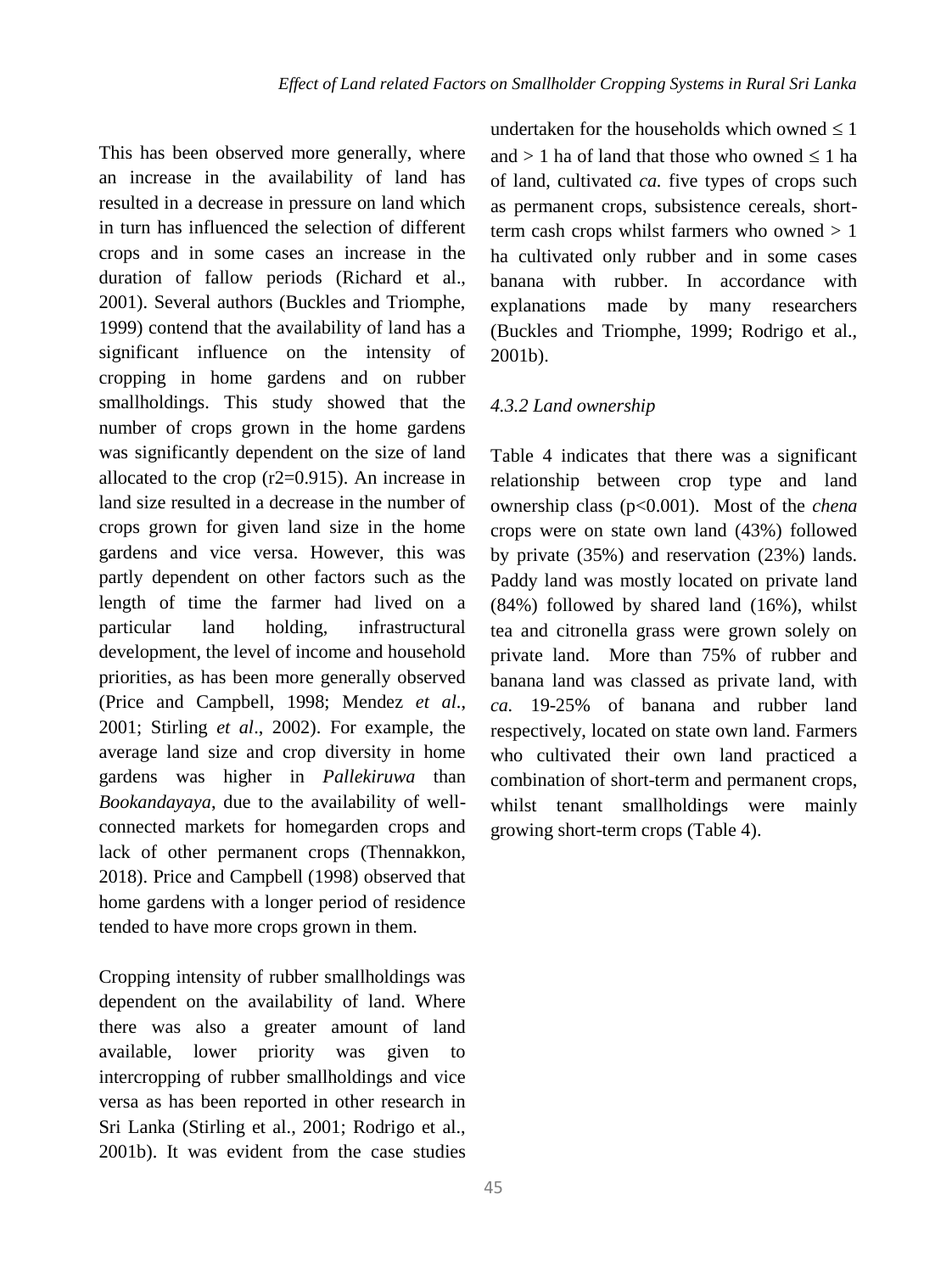**Table 4:** Common crops grown by smallholders according to different land ownership classes. Data show the number of smallholders within each land ownership class with corresponding percentages for each crop shown in the parentheses. Outputs from a chi-square test are shown in terms of the level of significance for the association between crop type and class of land ownership, chi-square value and degrees of freedom.

| Crop type          | Land ownership |          |             |        |  |
|--------------------|----------------|----------|-------------|--------|--|
|                    | State own      | Private  | Reservation | Shared |  |
| Banana             | 13 (19)        | 50(76)   | 3(5)        |        |  |
| Chena              | 17(43)         | 14(35)   | 9(22)       |        |  |
| Citronella grass   |                | 18 (100) |             |        |  |
| Paddy              |                | 36(84)   |             | 7(16)  |  |
| Rubber             | 18 (25)        | 55 (75)  |             |        |  |
| Tea                |                | 19 (100) |             |        |  |
| P value            | < 0.001        |          |             |        |  |
| Chi-square value   | 110.74         |          |             |        |  |
| Degrees of freedom | 15             |          |             |        |  |

Filius (1982) observed that where land ownership was under dispute, farmers tended to cultivate only short-term crops which could be harvested within a limited contract period, although the land was suitable for permanent crops. Ownercultivated smallholdings comprised a mixture of both short-term cash crops such as fruits (banana and pineapple) vegetables, food crops and some permanent crops (*arecanut*, pepper and garcinia). Tenant cultivated smallholdings, however, consisted solely of short-term crops such as fruits (banana, passion fruits and papaya), vegetables and cereals. Even within the tenant cultivation smallholdings, some differences were evident in that those farmers who mainly depended on contract farming, rather than a mixture of on- and off-farm labouring work, tended to cultivate a more diverse range of short-term cash crops instead of permanent crops as was observed previously by Ellis (1993).

# *4.3.4 Proximity of cropland to homestead*

Table 5 shows that the distance to cropland differed significantly for different crop types and village location in both the Intermediate and Wet Zones. Banana and tea were grown closest to the homestead, whereas citronella grass and rubber were grown far away in *Bookandayaya*. Differences between villages were greater than differences between agro-climatic zones with rubber grown much closer to the homestead in the villages of *Pallekiruwa* and *Kobawaka* compared with *Bookandayaya* and *Pannila*. Similarly, the distance to chena land varied more than fivefold between *Pallekiruwa* and *Bookandayaya* (Table 5).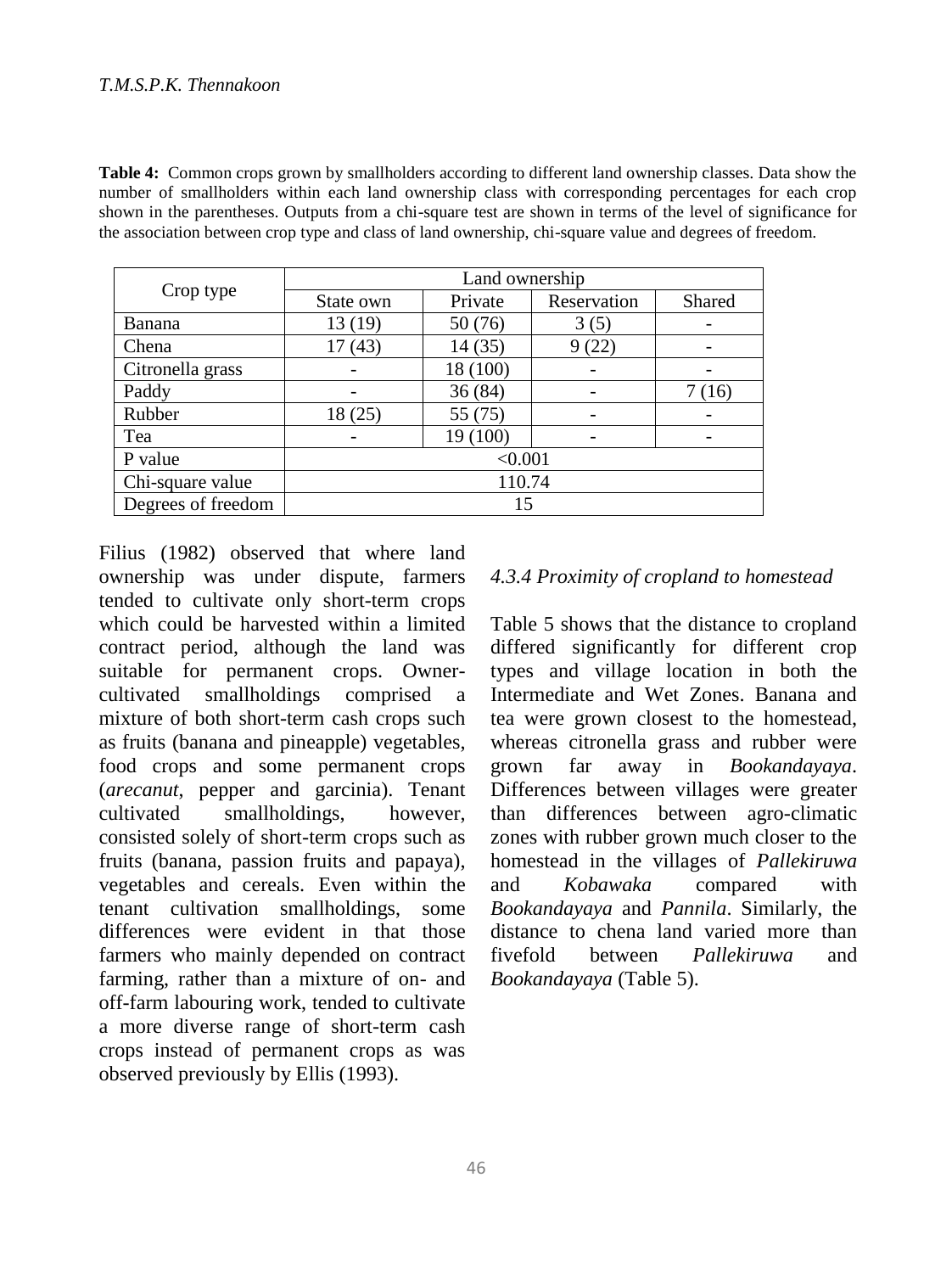| Crop type                      | Pallekiruwa | <b>Bookandayaya</b> | Kobawaka | Pannila |
|--------------------------------|-------------|---------------------|----------|---------|
| Banana                         | 0.2         | 0.3                 | 0.2      | 0.2     |
| Chena crops                    | 0.3         | 1.8                 |          |         |
| Citronella grass               |             | 2.0                 |          |         |
| Rubber                         | 0.4         | 1.6                 | 0.4      | 0.6     |
| Tea                            |             |                     | 0.2      | 0.1     |
| Distance *crop type            | p<0.001     |                     |          |         |
| Distance *crop<br>type*village | p<0.001     |                     |          |         |

**Table 5:** Distance between crop land and homestead for smallholdings in the villages of the Intermediate and Wet Zones. Data show the average distance (km) together with outputs from GLM analysis of the interactions between crop type, distance and village location.

Distance of the land from the homestead had a significant effect on the selection or non-selection of cropping systems (Masae *et al*., 1995), in particular rubber-based intercropping systems. Of the total rubber lands intercropped with banana, short-term cash crops, pineapple and passion fruits, more than 50% were located  $\leq 0.5$  km away from the homestead. In contrast, of the total rubber lands intercropped with citronella grass and cinnamon, more than 50% were located >0.5 km away as was evidence from farmer interviews undertaken during the ethnographic study. Banana was usually cultivated at a close distance to the homestead due to susceptibility to pest damage and theft, whilst citronella grass was located far away from the home as the crop generally required less attention and risk of theft was low. If *chena* land located close to home, farmers can make few trips while paddy operations are in progress,

since there was a close relationship between *chena* and paddy cultivation in terms of labour allocation (Thennakoon, 2017). Rubber smallholdings were located a far distance from the homestead and sometimes were left as sole crops, particularly where there was insufficient family labour for intercropping (Gray, 1997). Also, those crops, which required much maintenance, were located close to the homestead. Tea cropping systems required more intensive labour inputs than rubber (Thennakoon, 2017), and therefore tea was cultivated on land which was close to the homestead compared to rubber. Distance from the residence to the land was directly relevant to the level of maintenance because smallholdings located close to the home, received more visits, which in turn increased the level of maintenance (weeding, fertilizing), since farmers tended to work on the land even in their leisure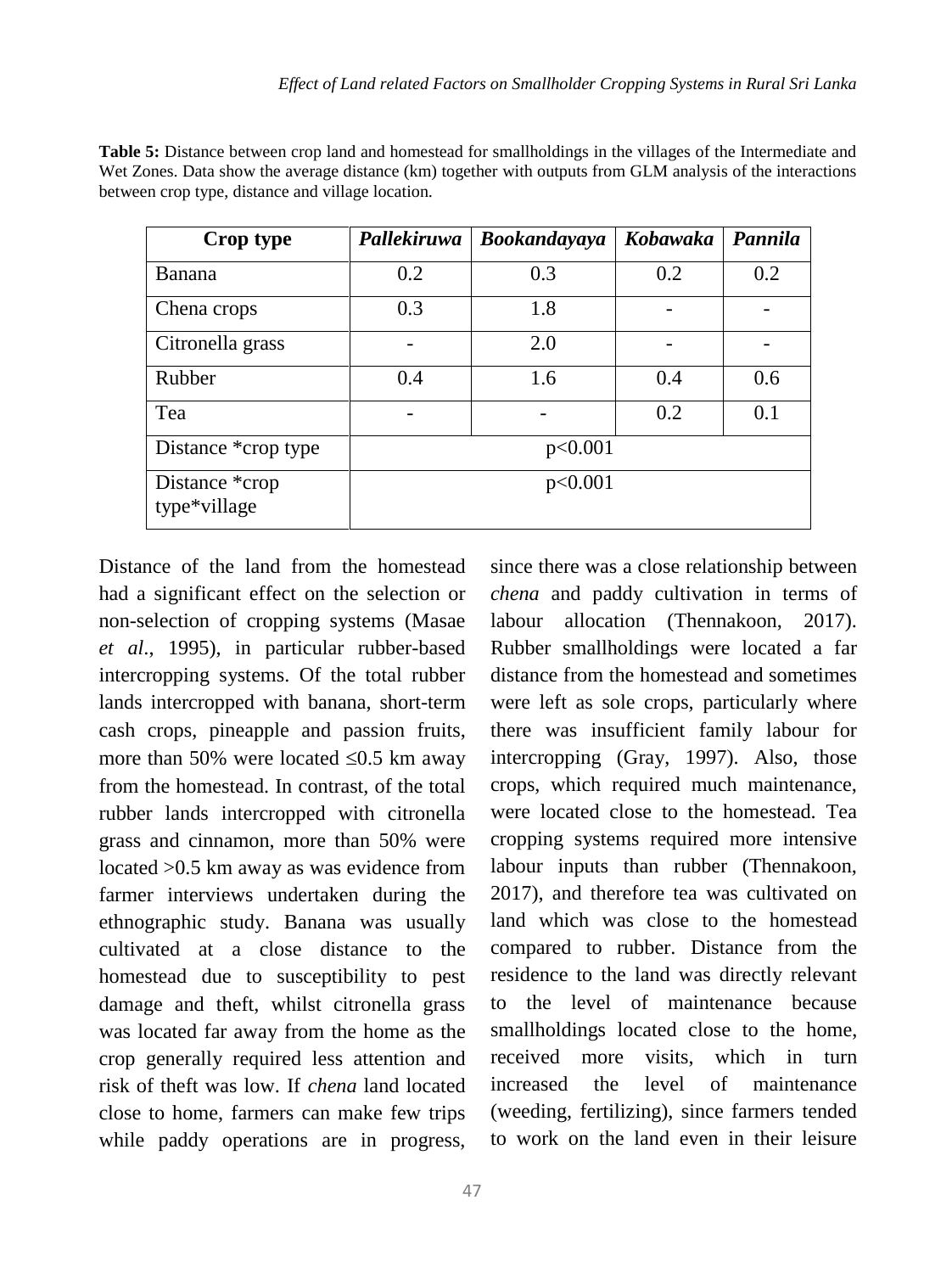time However, there were some exceptions where even if the land was located close to the homestead, the growth rate was low, because these smallholders gave priority to other income sources (in the Wet Zone), or soil fertility of the land was very low (in *Bookandayaya*), caused by cultivating citronella grass prior to establishing rubber based cropping systems (Thennakoon, 2002).

# *4.3.5Income levels and crop type*

Of the 19 tea growers, *ca*. 68% were classified as in either the high or the very high income groups whilst only 5% were in the very low-income group. In contrast, more households cultivating rubber were in the low-income group (30%) (Fig. 4).



**Figure 4.** Distribution of rubber and tea smallholdings according to income group, where data are presented in terms of the percentage of the total number of rubber (42) and tea (19) growers sampled in the villages of *Kobawaka* and *Pannila* in the Wet Zone of Sri Lanka.

The income level of the household had a considerable influence on several factors including, selection of cropping systems, size of land holding, and allocation of land to different crops. It was evident that more labour and material consuming crops, such as tea, were cultivated mainly by very highincome households (Hassan, 1995), but no significant variations were evident for rubber, because rubber required a lower amount of labour and material inputs as has been previously mentioned by Yogaratnam *et al*. (1995), Samarappuli *et al*. (1997), Herath and Takeya (2002) and Thennakoon, (2002).

#### *4.3.6 Constraints to land productivity*

Many households in the Wet Zone villages stated that soil infertility and erosion were major constraints to land productivity (*Pannila,* 63% and 42%; *Kobawaka* 75% and 50%). However, this was the case only for a smaller proportion of villagers in the Intermediate Zone. Also, lack of land permits was another constraint to land productivity, particularly in *Pallekiruwa* and *Bookandayaya.* The amount of land available was also a major the problem faced by farmers in *Kobawaka* (63%), *Bookandayaya* (50%) and *Pannila* (33%), but not by farmers in *Pallekiruwa* (Table 6).

Soil erosion and soil fertility differed significantly between villages  $X^2$  (N = 96, df=  $6$ ) = 54.87-34.28, p<0.001. Also, soil fertility was highly dependent on soil erosion,  $X^2$  (N = 96, df= 4) = 41.14, p<0.001. Chi-square results showed that "high" soil erosion occurred in 80% and 65% of rubber smallholdings in *Kobawaka* and *Pannila*, with a much lower proportion of smallholdings in *Pallekiruwa* (8%) and *Bookandayaya* (4%). In contrast, soil erosion was classified as "low" in 73% and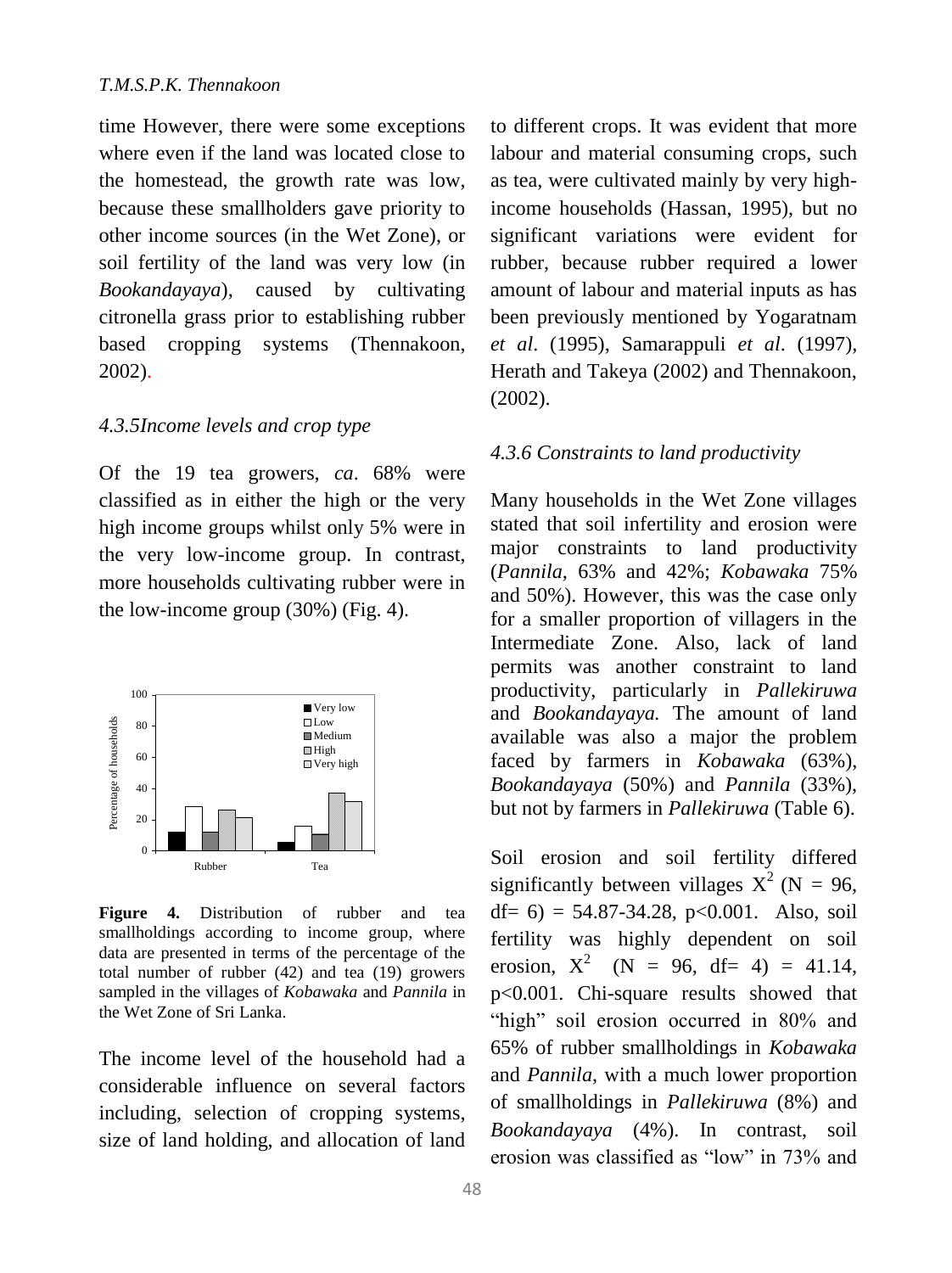50% of smallholdings in *Pallekiruwa* and *Bookandayaya* (Figure 5a). On the other hand, "high" soil fertility occurred in  $68\%$ of smallholdings in *Pallekiruwa*, whilst it was "low" in 76%, 62% and 48% of smallholdings in *Kobawaka*, *Pannila* and *Bookandayaya*, respectively. Not a single smallholding recorded "low" soil fertility in *Pallekiruwa* (Figure 5b).

**Table 6:** Summary of the constraints to land productivity in four villages. Data show the number of households responded for each constraint and the data in the parenthesis are corresponding percentage of the total households interviewed (24) in each village.

| Constraints                                                                | Pallekiruwa | Bookandayaya | Pannila | Kobawaka |
|----------------------------------------------------------------------------|-------------|--------------|---------|----------|
| Infertility of soil                                                        | 2(8)        | 12(50)       | 15(63)  | 18(75)   |
| Soil erosion                                                               | 5(21)       | 4(12)        | 10(42)  | 12(50)   |
| Lack of clear land<br>permits                                              | 8(33)       | 6(25)        | 6(25)   | $\theta$ |
| Constraints<br>increase<br>to<br>the amount of land under<br>smallholdings | 0           | 12(50)       | 8(33)   | 15(63)   |

In the Wet Zone, land productivity was constrained by high levels of soil erosion and a low soil fertility factors which are known to restrict the growth of rubber, banana and the yield of most crops as has been reported (Vijesandiran and Samita, 1998; Neupane and Thapa, 2001; Pandeyet al., 2001; Senevirathna, 2001). Numerous researchers (Williams, 1999; Barbier, 2000; Pandey et al., 2001) elsewhere have observed that although farmers have ample knowledge of soil fertility and erosion management, in many cases this knowledge has not been put into effective use because of lack of labour, insecure tenure, low income or because farmers have other

priorities. In particular, although highincome farmers can afford to do so, they prefer not to allocate labour and inputs for the protection of soil, but tend to opt for investment in growing more crops. Talgaswatte (1995) and Williams (1999) observed that high-income farmers tended to establish large farms with limited labour allocation for soil conservation methods.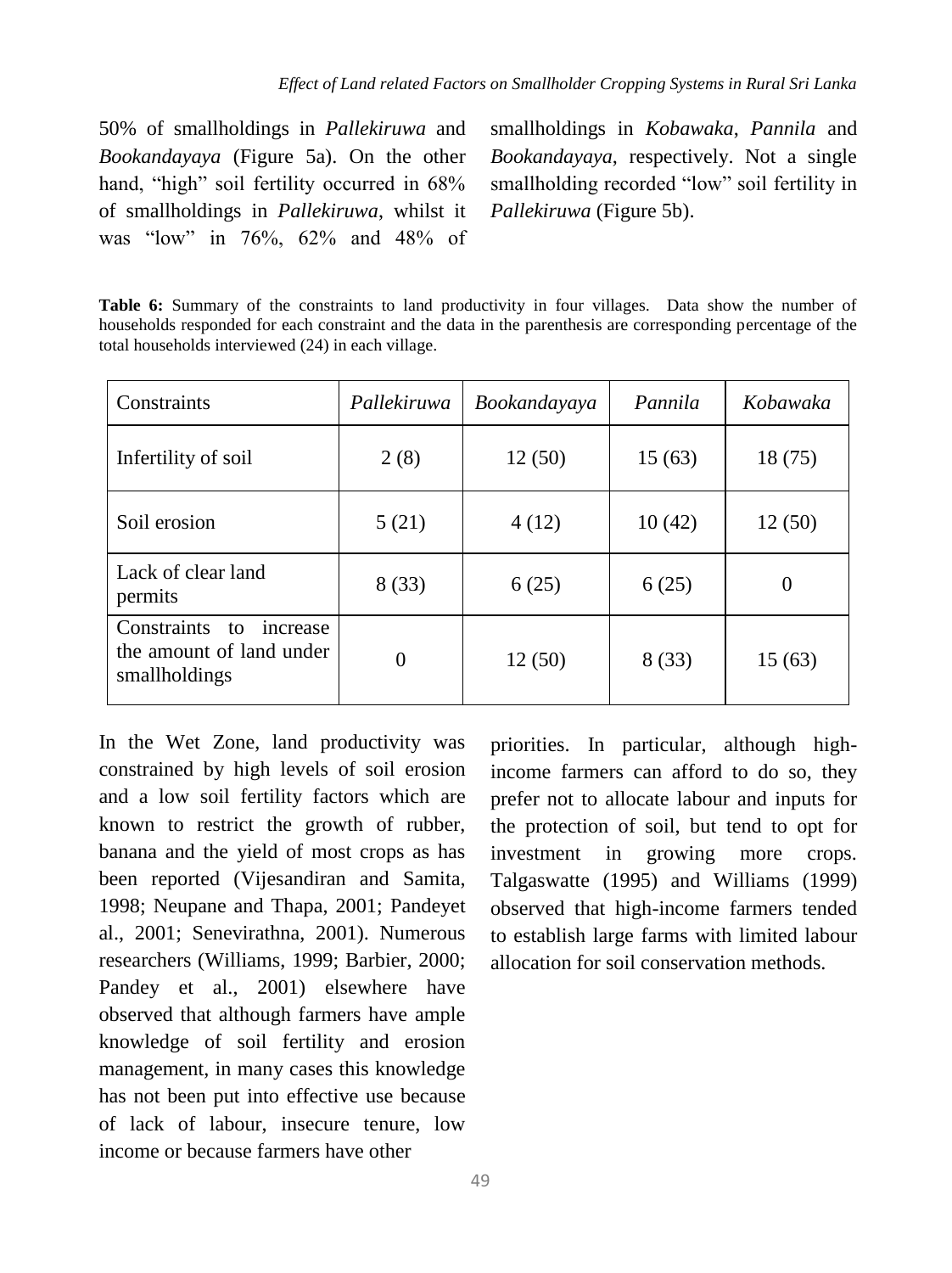

in the number of crops grown in home gardens and rubber smallholdings. Crop selection was strongly related to proximity of land to the homestead. Consequently, crops with less risk and maintenance were grown further out from homestead (e.g. citronella) and rubber compared to banana and tea. Similarly, the form of land smallholdings consisted of a mixture of intercrops (including other permanent crops), and soil protection methods were practiced, whereas tenanted farms had seasonal intercrops with less attention paid to soil protection and improvement. However, all these associations were modified by the availability of alternative income sources in a particular household.

**Figure 5.** Summary of the problems perceived by smallholders in relation to (**a)** soil erosion and **(b)** soil fertility of rubber lands. Data are presented in terms of the percentage of the total respondents across all four villages for each of the three rankings "high", "medium" and "low" describing the severity of the problem.

# **5. CONCLUSION**

The overall findings of this study are that land size, the form of land ownership, proximity to the homestead and land quality are strong driving forces in terms of which cropping systems are adopted by farmers. A decrease in land size resulted in an increase

#### **REFERENCES**

BARBIER EB. The economic linkages between rural poverty and land degradation: some evidence from Africa. *Agriculture, Ecosystems and Environment*. 2000; 82: 355-370.

BUCKLES D & TRIOMPHE B. Adoption of mucana in the farming systems of northern Honduras. *Agroforestry systems*, 1999; 47:67- 91.

COMHIEL SL. SANJACK JM & PHILLIP BR. Land tenancy in Asia, Africa and Latin America: A look at the past and a view to the future. *Working Paper*, Land Tenure Centre, University of Wisconsin, Maidon. No. 27; 1999.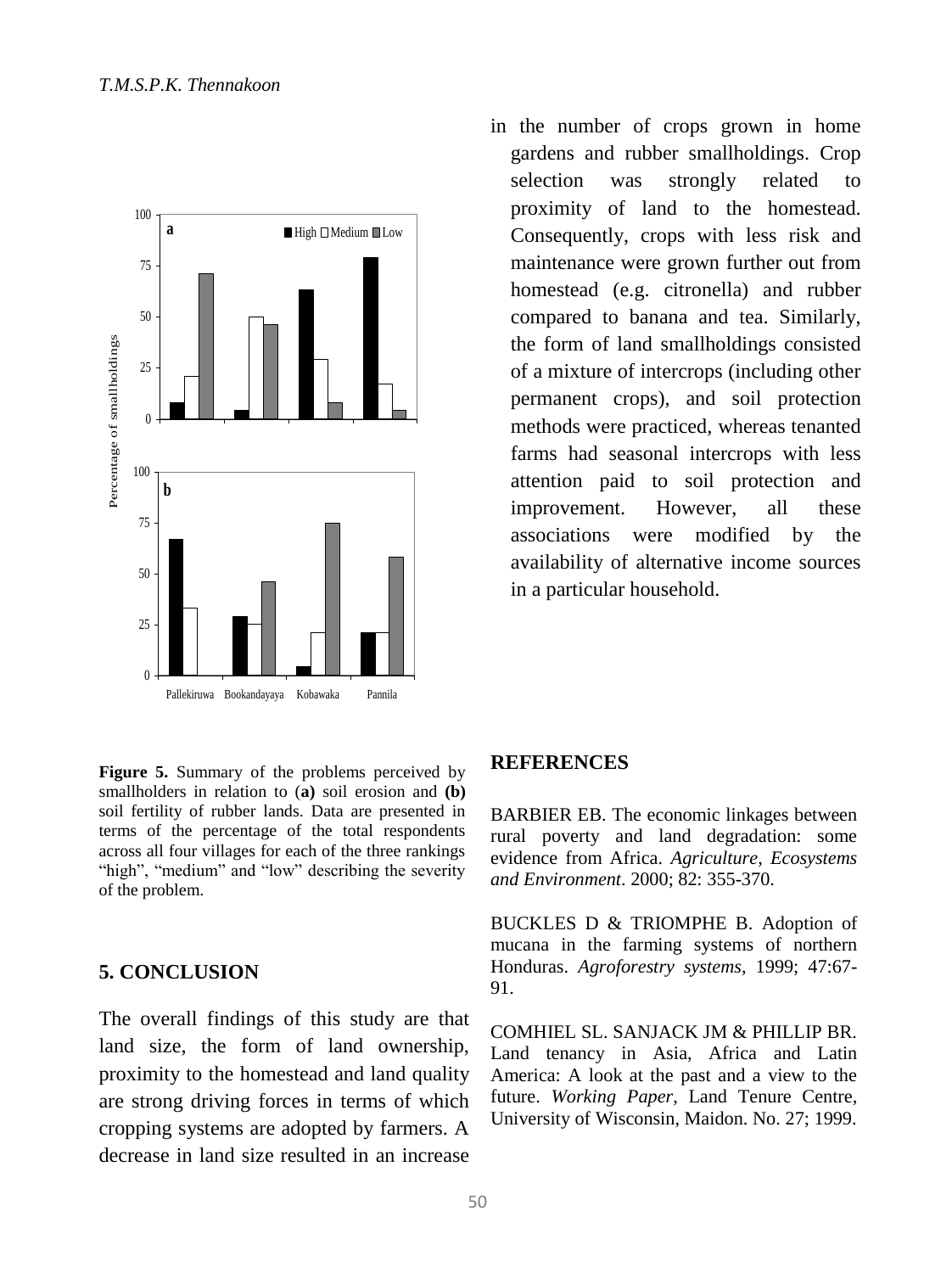ELLIS, F., *Peasant Economics. Farm Households and Agrarian Development*. Second edition, Cambridge University press, Cambridge; 1993.

FILIUS, A.M., Economic aspects of agroforestry. *Agroforestry Systems*, 1982; 1:29- 39

HASSAN, R.M., Testing for decreasing risk aversion in traditional farming: The case of Sudan. *East African Agricultural and Forestry Journal*.1995; 39-45.

HERATH, P.H.M.U. AND HIROYUKI TAKEYA, Factors determining intercropping by rubber smallholders in Sri Lanka: a logit analysis. *Agricultural Economics*. 2003; 29: 59- 168. Available online at [www.sciencedirect.com](http://www.sciencedirect.com/)

KUDAGAMAGE, C., Present status of horticulture research in Sri Lanka. [http://www.tropical-seeds.com/tech-](http://www.tropical-seeds.com/tech-forum/pubs-res/sl-hort-res.html)

[forum/pubs-res/sl-hort-res.html;](http://www.tropical-seeds.com/tech-forum/pubs-res/sl-hort-res.html) 2002. Accessed 10 March 2018

MENDEZ, V.E., LOK, R. AND SOMARRIBA, E., Interdiciplinary analysis of home gardens in Nicaragua: micro-zonation, plant use and socioeconomic importance. *Agroforestry Systems*. 2001; 51: 85-96.

NEUPANE, R.P. AND THAPA, G.B., Impact of agroforestry intervention on farm income under the subsistence farming system of the middle hills, Nepal. *Agroforestry Systems*. 2001; 53: 31-37.

PAGIOLA, S. AND HOLDEN, S., Farm Household Intensification decisions and the Environment. In: Lee, D.R. and Barrett, C.B (eds.). *Tradreoffs or Synergies? Agricultural Intensification, Economic Development and the Environment.* CAB International, U.K; 2001.

PANDEY, R.K., MARANVILLE, J.W. AND CRAWFORD, T.W., Agriculture Intensification and Ecological Sustainable Land use Systems in Niger: Transition from Traditional to Technologically sound practices. Research, Reviews, Practices, Policy and Technology. *Journal of Sustainable Agriculture*. 2001; 19 (2): 5-24.

POMP, M., Determinants of smallholder landownership-Evidence from south Sulawesi, Indonesia. *Journal of Development Studies*. 1995;31 (6):845-867.

RICHARD E. BILSBORROW & CARR DL. Population, Agricultural Land Use and the Environment in Developping countries. In: Lee and Barrett (eds.). Tradeoffs or Synergies? *Agricultural Intensification, Economic Development and the Environment.* CABI publishing, U.K; 2001.

RODRIGO VHL THENNAKOON S. & STIRLING CM. Priorities and objectives of smallholder rubber growers and the contribution of intercropping to livelihood strategies: a case study from Sri Lanka. *Outlook on Agriculture*. 2001b; 30 (4): 261-266.

RUBBER RESEARCH INSTITUTE OF SRI LANKA. RRISL. Status review report of rubber research Institute of Sri Lanka operational area, Sri Lanka Council for Agricultural Research and Policy (CARP), Colombo, Sri Lanka; 1992.

SAMARAPPULI IN. WICKRAMARATNE CS & DIAS DGSB. Economics of reinvestment on rubber in the estate sector. *Journal of the Rubber Research Institute of Sri Lanka*. 1997; 79: 45-61.

SENEVIRATHNA AMWK. The Influence of Farmer Knowledge, Shade and Planting Density on Smallholder Rubber/Banana Intercropping in Sri Lanka. PhD. Thesis. School of Agricultural and Forest Sciences, University of Wales, Bangor, U.K; 2001.